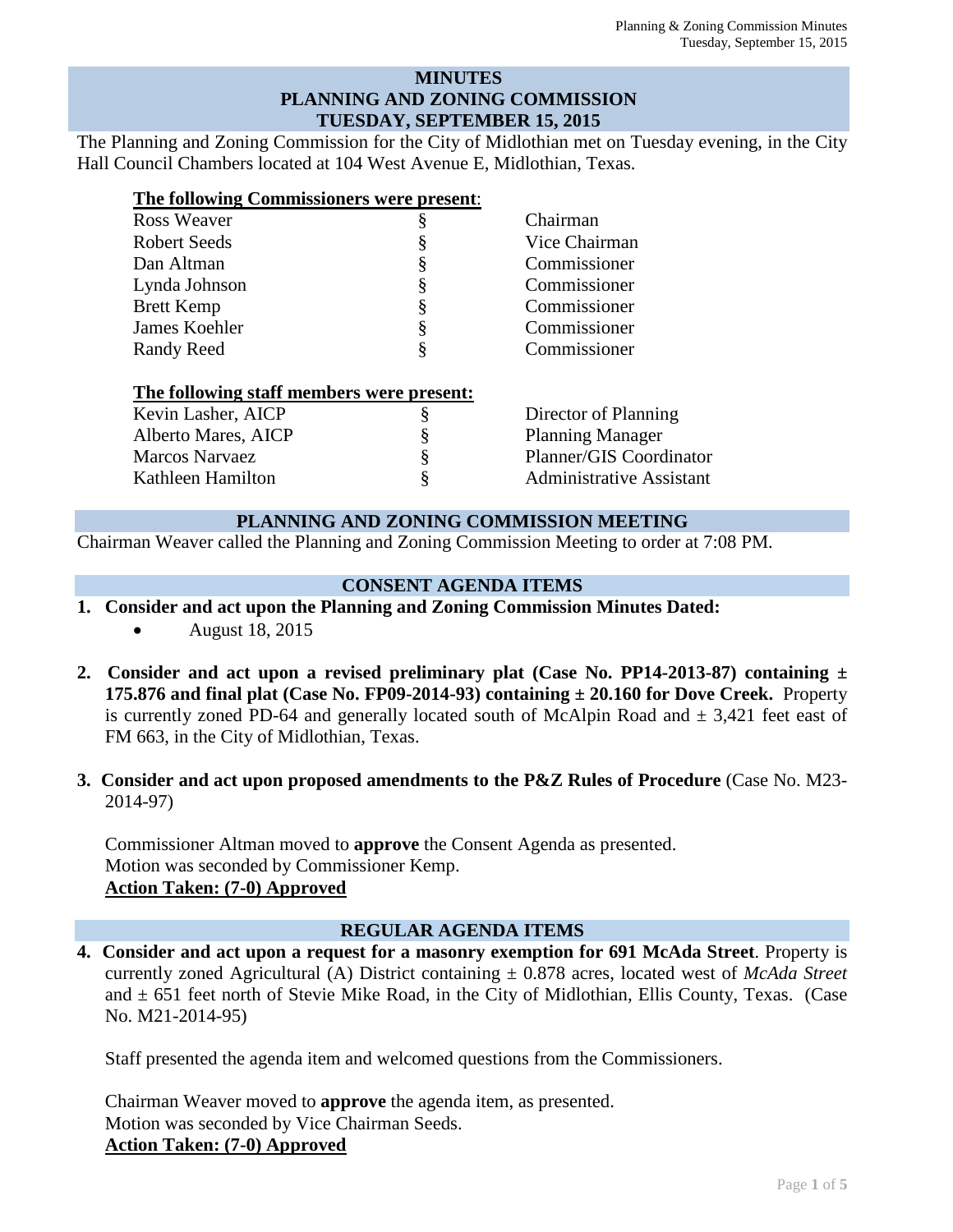**5. Consider and act upon a revised site plan (Case No. SP07-2014-101) and preliminary plat (Case No. PP12-2014-89) containing**  $\pm$  **16.199 for Pandera Point (PD-47).** Property contains  $\pm$ 16.199 acres in the J.W. Kizziar Survey, Abstract No. 609 and the J.E. Hadden Survey, Abstract No. 496 generally located on the east side of Walter Stephenson Road in the City of Midlothian, Texas.

Staff presented the agenda item and welcomed questions from the Commissioners and asked for the Commission to act separately on each case.

Vice Chairman Seeds moved to **approve** Case No. SP07-2014-101, as presented.

Motion was seconded by Commissioner Johnson. **Action Taken: (7-0) Approved**

Vice Chairman Seeds moved to **approve** Case No. PP12-2014-89, as presented. Motion was seconded by Commissioner Johnson. **Action Taken: (7-0) Approved**

**6. Consider and act upon a request for a masonry exemption for a detached garage and a variance to the City of Midlothian Standard Construction Detail Ordinance No. 2013-51, (Concrete Pavement, Sheet SD-1), to provide an alternative paving material for an alley drive on 511 N. 1st Street**, generally located on the west side of N. 1st Street and  $\pm$  90 feet south of Rockcliff Dr. in the City of Midlothian, Texas. (Case No. M24-2014-98)

Staff presented the agenda item and welcomed questions from the Commissioners.

Commissioner Altman moved to **approve** the masonry exemption for the new garage structure in the rear, as presented, and also moved to **approve** the variance to the Standard Construction Details paving standards, subject to the following conditions:

- 1) The City Engineer shall approve the alternative pavement and design prior to installation.
- 2) The alternative pavement shall be a minimum 12 feet wide and be extended to the southern limits of this property.
- 3) Any new pavement that is not concrete or asphalt shall be good for a period of five (5) years; afterwards, this area shall be paved with asphalt by the property owners.

Motion was seconded by Vice Chairman Seeds.

# **Action Taken: (7-0) Approved**

**7. Consider and act upon a request for a masonry exemption on 4470 E. Highway 287.** Property is generally located on the south side of East Highway 287 and *±* 2,400 feet east of Walnut Grove Road in the City of Midlothian, Texas. (Case No. M20-2014-87)

Staff presented the agenda item and welcomed questions from the Commissioners.

Vice Chairman Seeds moved to **deny** the masonry exemption for structure in the rear on the basis that surrounding business are constructed with masonry as required in the Commercial (C) Zoning District. Also, Vice Chairman Seeds suggested the applicant re-submit the request showing more masonry coverage to the front and side facades.

Motion was seconded by Vice Chairman Seeds. **Action Taken: (6-1) Deny**

Commissioner Altman voted in opposition.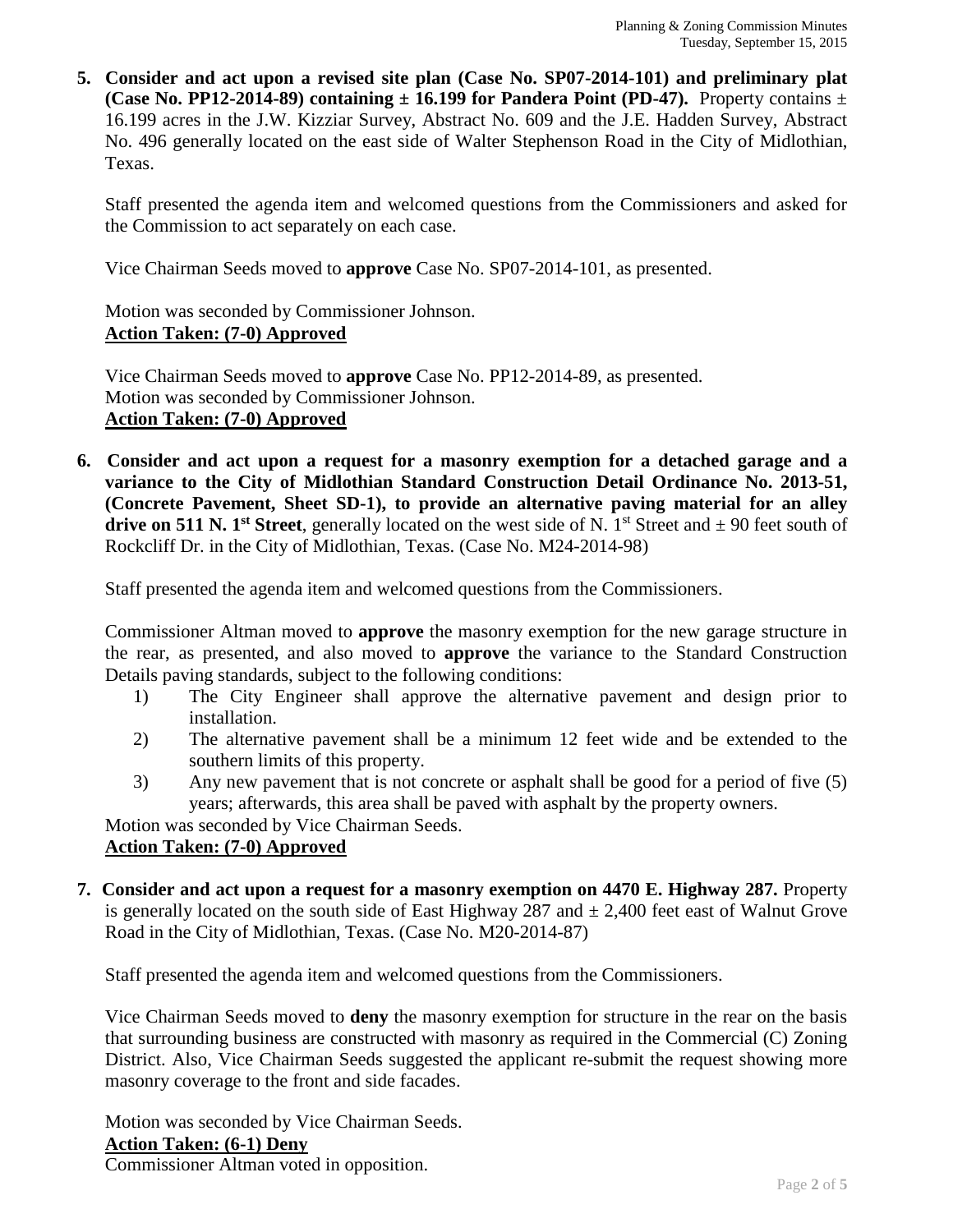## **PUBLIC HEARING'S**

**8. Consider and act upon an ordinance amending the City of Midlothian Zoning Ordinance No.**  2013-24, as amended, by rezoning  $\pm$  107.225 acres from Agricultural (A) District ( $\pm$  50 acres) **and Planned Development PD-40 District (± 57.219 acres) to a Single Family One (SF-1) District for single family residential uses with a minimum of one acre lots**. Said acreage being situated in the J. Coldiron Survey, Abstract 225, J.T. Powers Survey, Abstract 877 and the E.C. Newton Survey, Abstract 791, being located east and south where Mockingbird Lane curves to the north and south of West Highland Road, in the City of Midlothian, Texas. (Case No. Z12-2014-92)

Staff presented the agenda item and welcomed questions from the Commissioners.

Chairman Weaver addressed the audience for anyone wanting to address the Planning and Zoning Commission in regards to this public hearing, with no one turning in a Citizen Participation Form, Chairman Weaver asked the Commissioners if they had further questions to the applicant or staff.

Commissioner Altman moved to **close** the Public Hearing. Motion was seconded by Vice Chairman Seeds. **Action Taken: (7-0) Close Public Hearing**

Chairman Weaver moved to **approve** this agenda item, as presented by staff. Motion was seconded by Commissioner Koehler. **Action Taken: (7-0) Approved**

**9. Consider and act upon an ordinance amending the City of Midlothian Zoning Ordinance No. 2013-24, as amended, by rezoning ± 53.3462 acres (the Zoning Area) from Agricultural (A) District and Single Family One (SF-1) District to a Planned Development District No. 79 (PD-79)** for Commercial (C) uses with architectural controls (Case No. Z10-2014-78); and a Specific Use Permit (SUP) to allow a unified signage plan for ground and pylon signage, with architectural controls, to exceed the size and height of signage typically allowed in the Commercial (C) District (Case No. SUP03-2014-100); said Zoning Area being situated within the M.T. Hawkins Survey, Abstract No. 463, the Benjamin F. Hawkins Survey, Abstract No. 464, and the William Rawlins Survey, Abstract No. 915, in the City of Midlothian, Ellis County, Texas; being located at the southeast corner of the US 287 Bypass and FM 663.

Staff presented the agenda item and welcomed questions from the Commissioners.

Chairman Weaver addressed the audience for anyone wanting to address the Planning and Zoning Commission or give their written opinion in regards to this public hearing they would need to submit a Planning and Zoning Commission Citizen Participation Form.

The following spoke in opposition:

- 1. Tiffany Carra 1720 Windswept Drive, Midlothian, TX 76065
- 2. Jackie McDonald 6410 Mt. Peak Court, Midlothian, TX 76065
- 3. Jacob Dilliplane 911 South Ridge Drive, Midlothian, TX 76065

The following spoke in support:

- 1. Alan Jackson 6261 Fox Hollow, TX 76065
- 2. James Smith 5410 Compassion Drive, TX 76065

The developer and applicant addressed the Commissioners for comments or questions. Commissioner Altman moved to **close** the Public Hearing.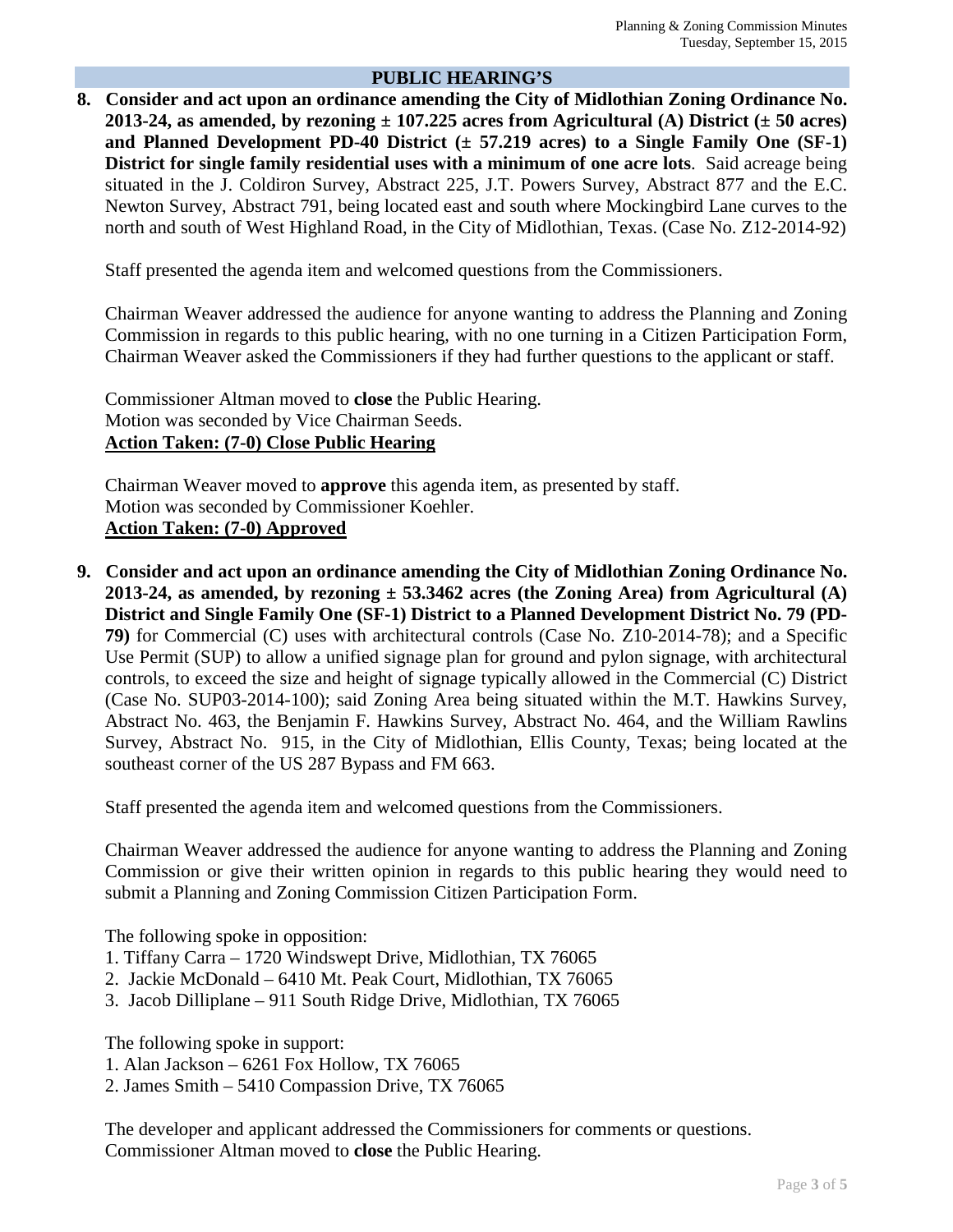Commissioner Altman moved to **approve** this rezoning request and specific use permit, including all five applicant appeals, with the following condition:

1. That the pylon sign proposed for the middle portion of the frontage along the US 287 Bypass, designated as Pylon No. P-4, not exceed twenty-five feet (25') in height.

Motion was seconded by Vice Chairman Seeds.

# **Action Taken: (7-0) Approved**

# **REGULAR AGENDA**

**10. Consider and act upon a preliminary plat for Midlothian Towne Crossing, Lots 1-14, Block A**, containing ± 52.5092 acres situated in the Benjamin F. Hawkins Survey, Abstract No. 464, the Marcellus Hawkins Survey, Abstract No. 463, and the William Rawlins Survey, Abstract No. 915, in the City of Midlothian, Ellis County, Texas; being located at the southeast corner of the US Highway 287 Bypass and FM 663. (Case No. PP13-2014-94)

Staff presented the agenda item and welcomed questions from the Commissioners.

Chairman Weaver moved to **approve** this plat, with the following conditions:

- 1. The final plat shall include additional right-of-way dedications along FM 663 to allow for auxiliary lanes.
- 2. The final plat shall include 25' corner clips on Hawkins Run Road and Harvest Hill Drive at FM 663. Harvest Hill Drive shall be dedicated separately as a public right-of-way extending from the east line of FM 663 eastward to the platted area boundary.
- 3. The final plat will need to establish easements to accommodate existing utilities and city facilities within Mt. Zion Road and Meadowbrook Drive after these thoroughfares are vacated. Such thoroughfares shall be vacated by separate instrument approved by the City Council and recorded with Ellis County. Said recording information shall be noted on the appropriate phase of the final plat.
- 4. In conjunction with the aforementioned thoroughfare vacations, a temporary access easement may be required to maintain access to existing residential properties to the east of the platted area. If required, such temporary easement shall be established by separate instrument during the final plat review.
- 5. The final plat shall include a 10' utility easement along FM 663 and Hawkins Run Road.
- 6. The final plat shall establish a sanitary sewer easement(s) that traverses the platted area at locations approved by the City Engineer or designee.
- 7. A separate drainage easement shall be required for the routing of off-site drainage across the platted area at locations approved by the City Engineer or designee.

Motion was seconded by Commissioner Kemp.

# **Action Taken: (7-0) Approved**

**11. Consider and discuss a rezone for Windsor Hills,** containing  $\pm$  914.8 acres (the Zoning Area) from Planned Development 11 (PD-11), Agricultural (A) and Single Family One (SF-1) Districts to a Planned Development District No. ## (PD-##) for residential uses, retail and office uses and community facilities. Said Zoning Area being situated within the M.E.P.&P.R.R. Co. Survey, Abstract No. 761, the Allen Reeves Survey, Abstract No. 939, the B.F. Berry Survey, Abstract No. 157, the Joseph Stewart Survey, Abstract No. 961, and the J. Jones Survey, Abstract No. 583; being located north of the intersection of US Highway 287 and Kimbel Road (**Case No. Z11-2014- 88,** *(Discussion Only)*